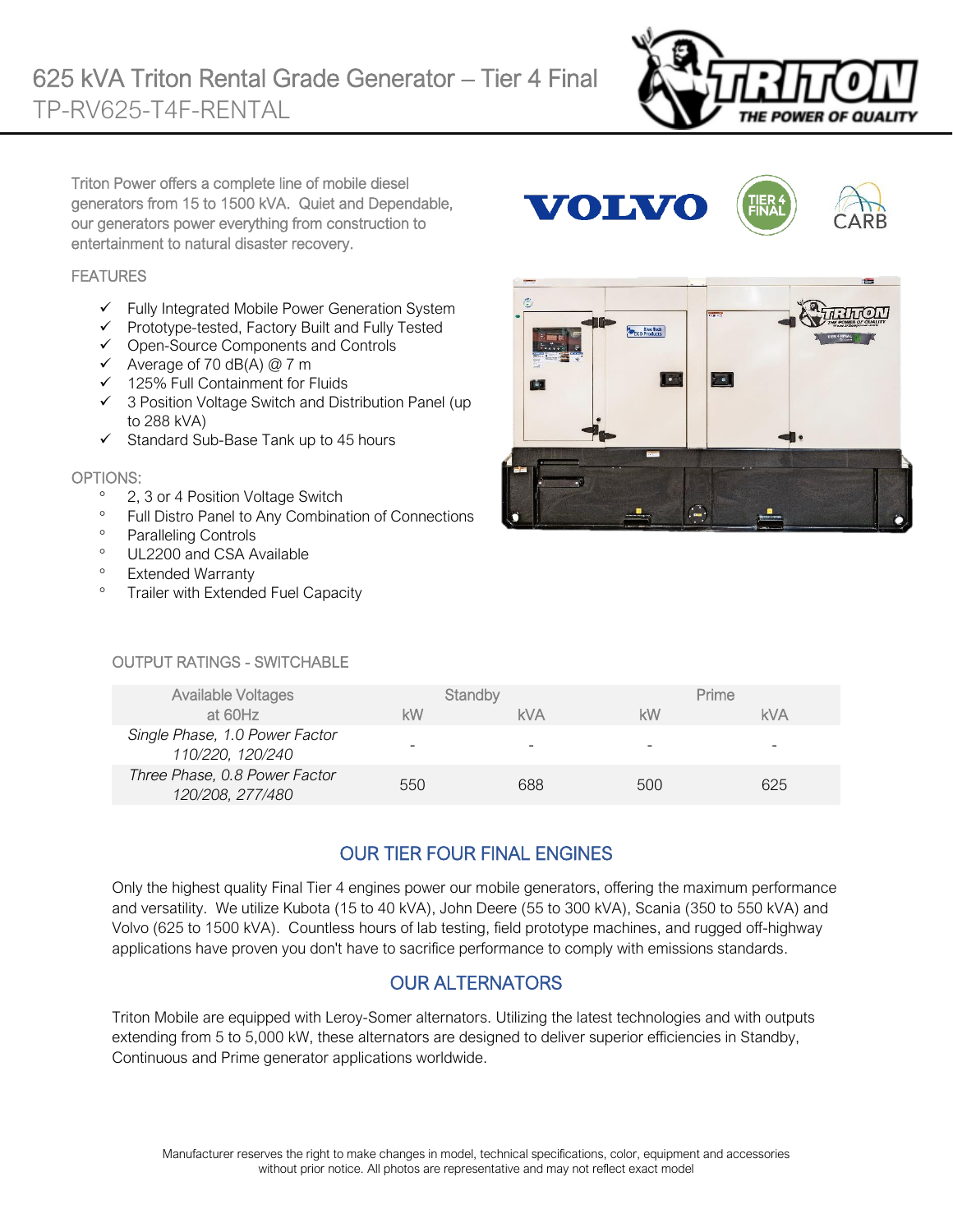

#### ENGINE INFORMATION

| Engine Make                      | Volvo            |
|----------------------------------|------------------|
| Model                            | <b>TWD1672GE</b> |
| <b>Tier Rating</b>               | Tier 4 Final     |
| Engine Speed (RPM)               | 1800             |
| Engine Power Output at rated RPM | 585 kWm / 784 HP |
| Cooling                          | Radiator Cooled  |
| Aspiration                       | Turbocharged     |
| Total Displacement (Liter)       | 16.10            |
| No. of Cylinders and Build       | 60, in line      |
| <b>Bore and Stroke</b>           | 144 x 165        |
| <b>Compression Ratio</b>         | 16.8:1           |
| Governor                         | Electronic       |
| Fuel Consumption (L/hr)          |                  |
| <b>Full Load</b>                 | 99.10            |
| 75% Load                         | 70.5             |
| 50% Load                         | 51.20            |
| Oil Capacity (Liter)             | 48               |
| Coolant Capacity (Liter)         | 26               |

## ABOUT THE ENGINE

Volvo's entire Tier 4 Final / Stage IV certified engine range maximizes efficiency while delivering the power and reliability our customers demand. Volvo developed a simple Selective Catalytic Reduction (SCR) system together with light Exhaust Gas Recirculation (EGR). The Volvo Penta Tier 4 Final / Stave IV solution means less maintenance for customers, as well as better productivity and uptime. The single canister Volvo Penta solution allows OEMs to optimize their packaging instead of having to design and install two catalysts.

#### ALTERNATOR INFORMATION

| Manufacturer                          | Leroy Somer                                                     |
|---------------------------------------|-----------------------------------------------------------------|
| Design                                | Brushless single bearing, revolving field                       |
| <b>Stator</b>                         | $2/3$ pitch                                                     |
| Rotor                                 | Single bearing, flexible disc                                   |
| <b>Insulation System</b>              | Class H                                                         |
| <b>Standard Temperature Rise</b>      | 125 -163°C Continuous                                           |
| Exciter Type                          | <b>Self Excited</b>                                             |
| <b>Phase Rotation</b>                 | A(U), B(V), C(W)                                                |
| <b>Alternator Cooling</b>             | Direct drive centrifugal blower fan                             |
| AC Waveform Total Harmonic Distortion | No load < $1.5\%$ . Non distorting balanced linear load < $5\%$ |
| Telephone Influence Factor (TIF)      | <50 per NEMA MG1-22.43                                          |
| Telephone Harmonic Factor (THF)       | $<$ 2%                                                          |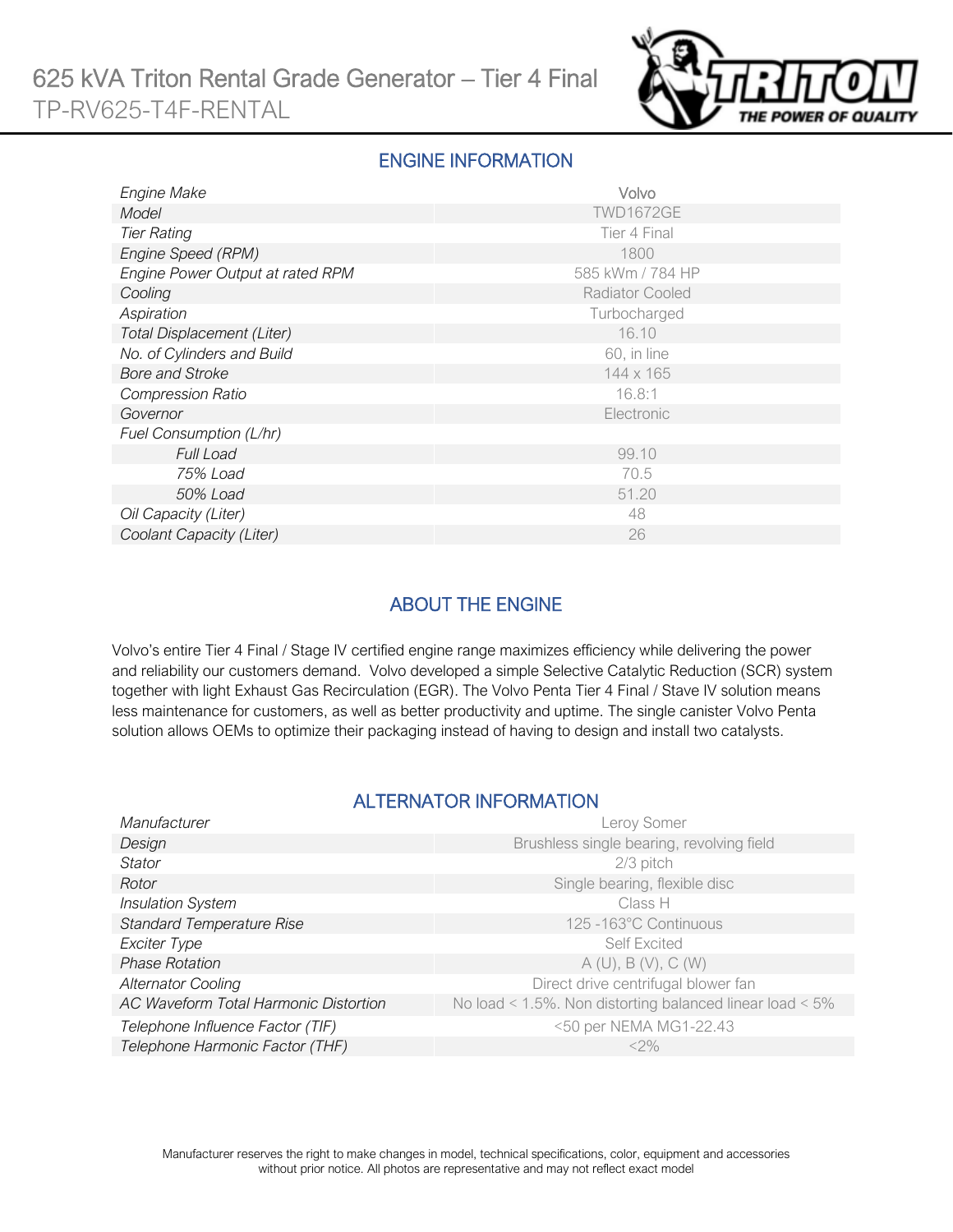

## STANDARD ITEMS

- Engine System:
	- o Oil Drain Pump
	- o Tier 4 Final Certification
	- o Electronic Governor
	- o Full Fluid Containment
- Fuel System
	- o Fuel Valve for External Tank
	- o Primary Fuel Filter
	- o Fuel Capacity: XXX liters
	- o Flexible Fuel Lines
- Electrical System
	- o 3 Position Voltage Switch (Standard up to 288 kVA)
	- o Side Mounted Control Panel
	- o Unit Mounted Mainline Circuit Breaker
	- o Battery Switch
	- o Distribution Panel with Cam-Locks
- ✓ Cooling System
	- o 45º C Ambient Temperature Rating
	- o 50/50 Ethylene glycol antifreeze
	- o Radiator Drain Extension
- Generator Set
	- o Mounted on Heavy Duty Steel Base
	- o Full Factory Load Bank Testing
	- o Sub-Base Lifting Points
	- o Forklift Pockets for Easy Transport
- **Alternator** 
	- o 12 Lead Leroy-Somer Alternator
- ✓ Enclosure
	- o Stainless Steel Hinges and Locks
	- o Ultra-Quiet Enclosure
	- o Powder Coated Finish
	- o Easy Access to All Service Points
	- o Fully Sound Attenuated
	- o Advanced Water and Dust Proofing

## OPTIONAL ITEMS

- Engine System:
	- o Upgraded Exhaust Silencers (Hospital, Residential, Critical)
	- o Heavy Duty Air filters
	- o Oil Heater
	- o Block Heater (Circulating, up to 5000 Watt)
- Fuel System
	- o Fuel Cooling System
	- o Extended Fuel Tank
- <sup>o</sup> Electrical System
	- o 2 or 3 Position Voltage Switch available for over 288 kVA
	- o Battery Charger (Standard and Float Type)
	- o Additional Circuit Breakers
	- o Shunt Trips
	- o Electrically Controlled Breakers
	- o Paralleling Systems
	- o Electrical Connections (Cam-Locks, Refer Plugs, Distro Panel, and more)
- Cooling System
	- o Upgraded Radiator Systems
	- o Marine Grade Radiator
- <sup>o</sup> Generator Set
	- o Seismic Isolators
		- o Remote Mounted Control System
- **Enclosure** 
	- o Aluminum Enclosure
	- o Ultra-Quiet Enclosure
	- o 20 and 40' Container Packages
	- o Custom Paint Colors
- Alternator
	- o Marinization (2-3 times dipped)
	- o Permanent Magnetic Generator
- Trailer
	- o Standard Trailer
	- o Trailer with Extended Fuel Tank
	- o Rhino Coating
- Additional Options
	- o Please inquire, Triton can assist in engineering nearly any option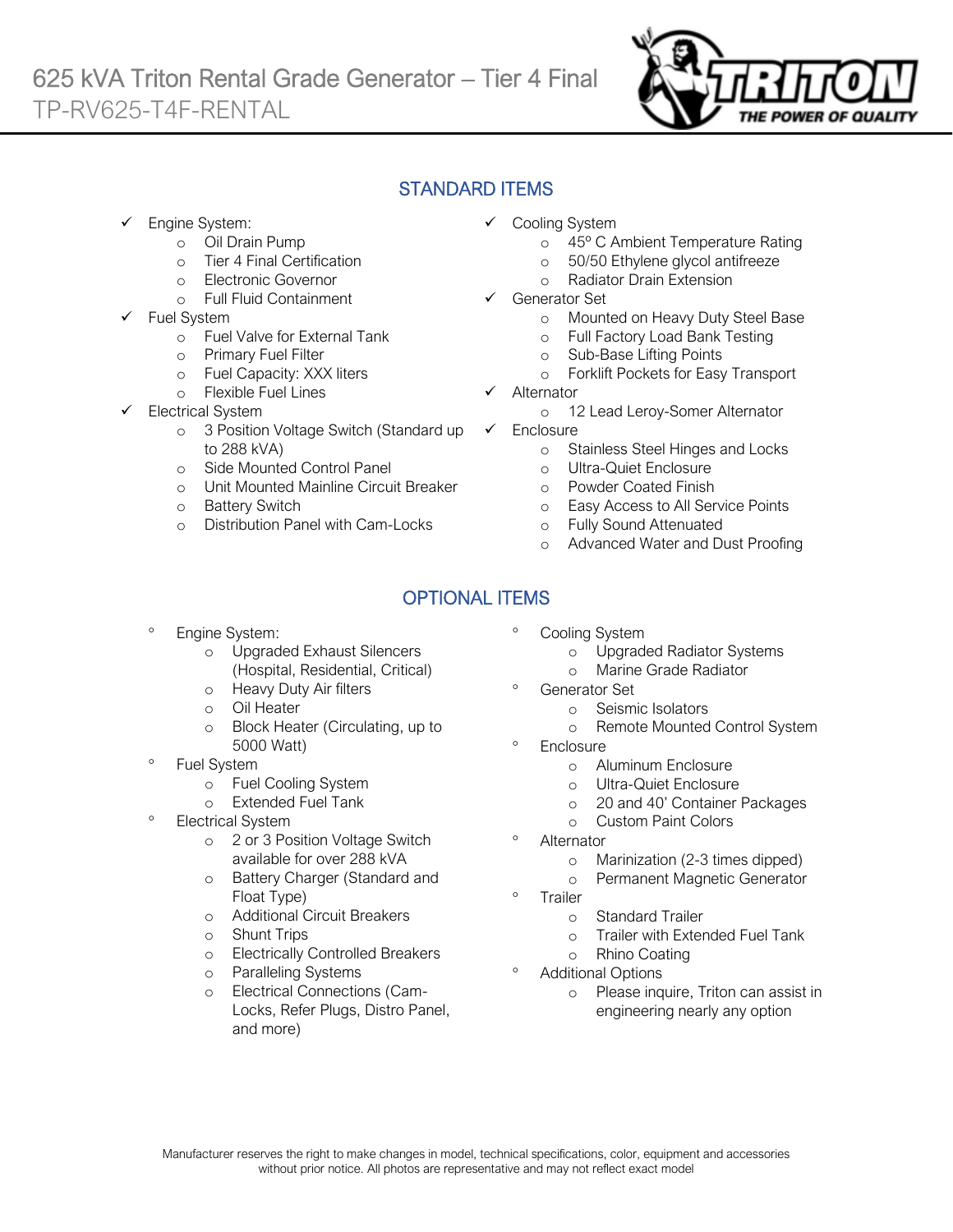# RENTAL PACKAGE

#### 3 POSITION VOLTAGE SELECTOR SWITCH

Our industrial grade voltage selector switches stand above competition. Equipped with high short circuit breaking capacity, mechanical interlock and an overcurrent protection device with the highest quality standards. All models come standard with a lockable design, that can be locked in any position to provide additional safety.

#### SYSTEM OUTPUT:

- Single Phase 120/240V
- Three Phase 120/208V
- Three Phase 277/480V

#### POWER DISTRIBUTION PANEL:

- <sup>o</sup> Individual Breaker Protection for sockets.
- <sup>o</sup> Main Circuit Breaker
- $\degree$  2 GFCI duplex receptacles (20A 125V), protects electrical
- <sup>o</sup> wiring and receptacles from overheating and possible fire.
- <sup>o</sup> 50A 125/250V twist-lock receptacles with Lexan covers
- <sup>o</sup> Full Set of Cam Locks, Quantity and Size based on Generator output.



- The DSE7420 is an Auto Start Control Module and is also an Auto Mains (Utility) Failure Control Module.
- A sophisticated module monitoring an extensive number of engine parameters, the DSE7420 will annunciate warnings, shutdown and engine status information on the back-lit LCD screen, illuminated LED, remote PC, and audible alarms.
- <sup>o</sup> The module includes RS232, RS485 & Ethernet ports as well as dedicated terminals for system expansion.
- The DSE7400 Series modules are compatible with electronic (CAN) and non-electronic (magnetic pickup/alternator sensing) engines and offer a comprehensive number of flexible inputs, outputs and extensive engine protections so the system can be easily adapted to your requirements.
- The modules can be easily configured using the DSE Configuration Suite Software.